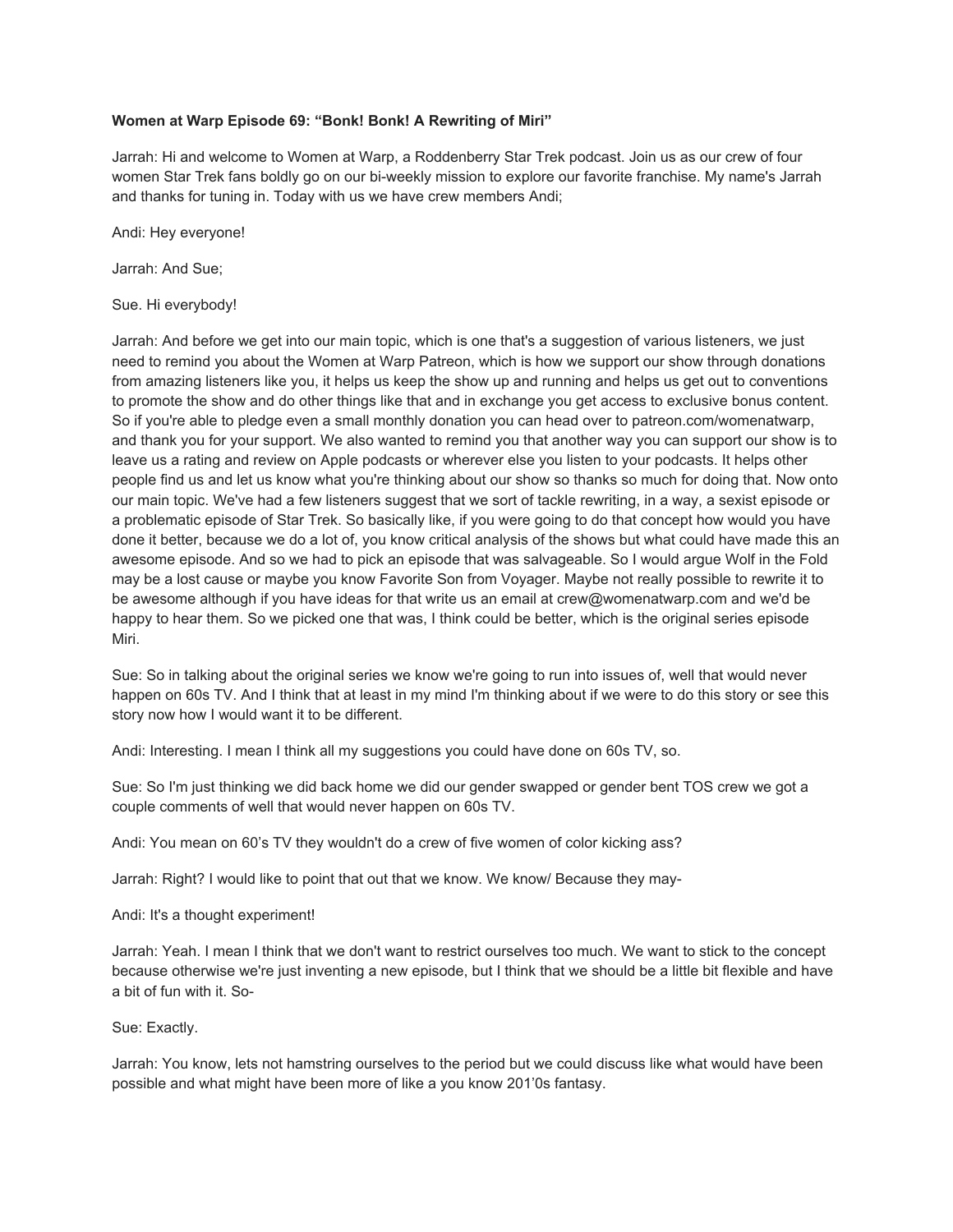Andi: So first thing I would change is the title of the episode I would change it to be Bonk! Bonk!

Jarrah: Yup. I mean just generally I will say about this episode but it does a way better job of showing children as truly terrifying than And the Children Shall Lead.

Sue: See I get really frustrated with this episode and how they're portraying children because like these aren't five year olds but they're writing them like they're like infants on the Flintstones. Children are more intelligent than that.

Jarrah: Yeah. I mean so what did you... I had the same thought. Did you also Andi about like this? The theory they're operating on is like if you leave children alone and their bodies stay the same for like a hundred years their minds will also stay the same because no adults are around to tell them differently.

Andi: Yeah. No.

Jarrah: And I don't 100% believe that especially because some of them are like 12 or 13.

Sue: Right. They're they're young teenagers they're prepubescent like very explicitly. We were having more intelligent conversations than like, teacher get bonk bonk at 13. C'mon!

Andi: I mean I think it was kind of supposed to be a like Lord of the Flies type thing where like their society broke down and so they kind of went feral but it did not ring true to me, no. If you're asking me if the children seemed realistic the answer is no.

Sue: But also Miri didn't speak that way.

Jarrah: And so like how old did you think Miri was supposed to be? We're we're not really rewriting right this minute but I'm I'm just kind of curious.

Andi: Like 14 maybe?

Jarrah: Yeah. The actress was actually 19 it looks like.

Andi: That makes me feel a little better.

Jarrah: So, but before we get too far into this we should probably summarize this episode for anyone who doesn't remember Miri.

Andi: Are you serious? No one remembers Bonk! Bonk!

Jarrah:Bonk! Bonk! I'm just calling it that from now on that's the best suggestion ever. Yeah, anyone want to take a stab at that? Andi?

Andi: Sure. So the crew and some randoms they transport to Earth 2 apparently, and it's all like abandoned and everything, and then there is a guy who looks like he has leprosy jumps out because they touched his tricycle.

Sue: Wow.

Andi: That's my favorite part by the way. And it turns out that on the planet all of the adults like had contracted this disease that killed them but also made them angry and mean. And so nothing is left but children, and they do a little science-ing and find out that as the children age very, very, very, slowly once they hit puberty they get the disease and then they start to die. And then the crew starts to get the disease and they get some pretty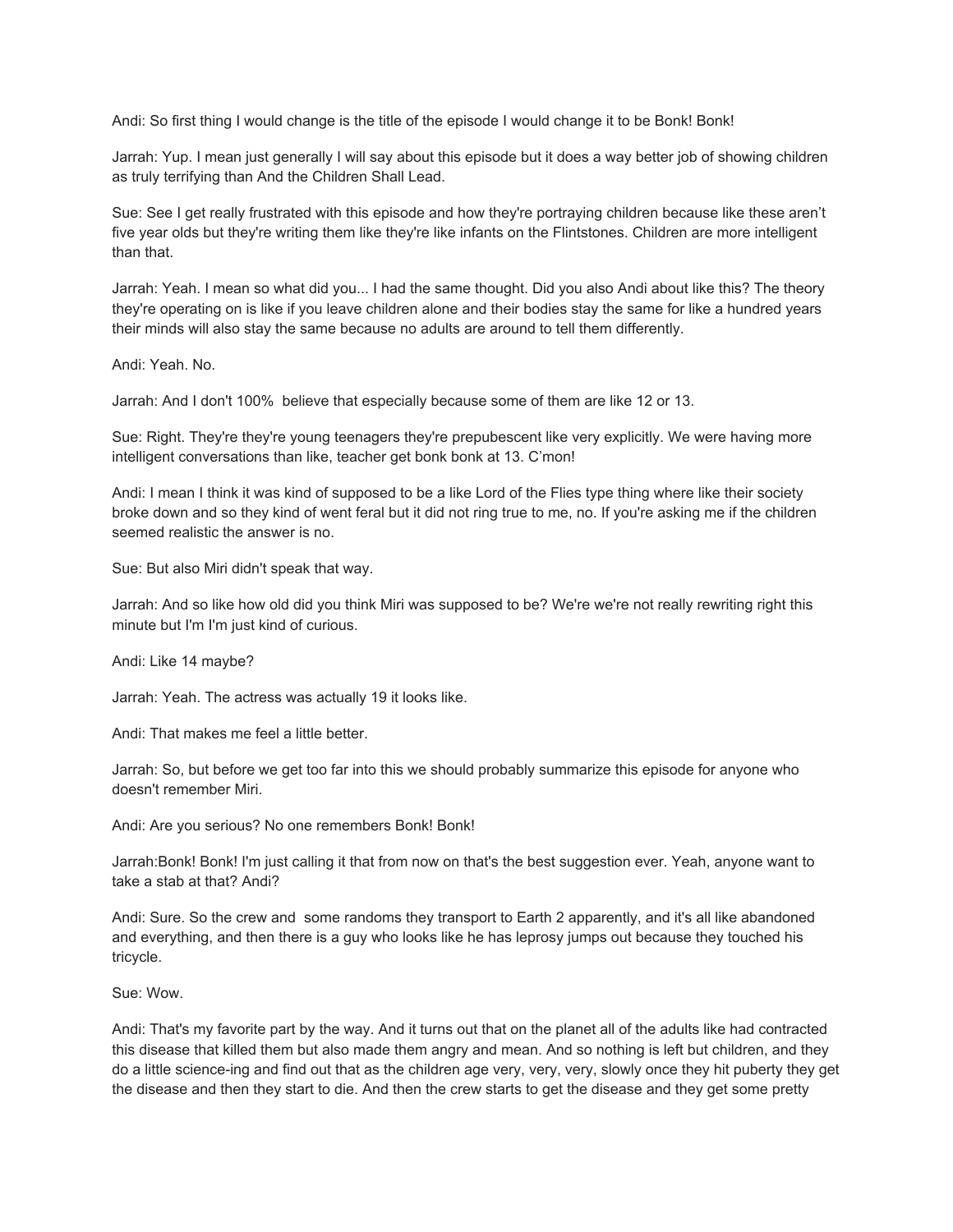cool purple lesions on their body, and then they do some science-ing and fix it all and there's some bonk bonking, yeah.

Jarrah: Footnote, we will definitely be Sue's science-ing corner in this episode. And so I was I was watching this like every 10 minutes I'd be like oh god Sue's science corner needs to address this.

Sue: Oh boy.

Andi: Yeah, and the main character whose name is Miri, whose name was the title of the episode until we changed it, it's now Bonk! Bonk!

Sue: "A pretty name for a pretty young woman."

Andi: Yeah exactly.

Jarrah: So creepy.

Andi: And she is turning into an adult, and so she gets lesions and I guess that's why we have to save them? Anyways. I kind of like parts of this episod but other parts are like what are you doing?

Jarrah: Yeah, it has some moments and so it's not like my least favorite but it's got some weirdness too. Also apparently in the original script there was a character referred to as fat little boy in the script. So great. And so was great but we don't we already you don't have to rewrite that because tha got written out.

Andi: Good for them.

Jarrah: Yeah.

Sue: So this episode has my earliest Star Trek memory.

Jarrah: What is that?

Sue: Like before I even remember watching TNG years ago, I remember being I don't know how old, like three maybe and seeing Rand trying to get Kirk's attention. That whole scene of like I always try and get you to look at my legs look at my legs now, Captain. That is my very first Star Trek memory.

Andi: That's hilariously random.

Sue: Right? I don't I don't even know why, but like that has stuck with me for 30+ years.

Andi: That's awesome. Way to go Miri! So right off the bat I want to say that the first thing I would change is, why does this have to be an Earth 2? It doesn't make any sense that we would find Earth, another Earth somewhere out here. It makes no sense.

Jarrah: And they never explain that do they?

Andi: Yeah, no they never explain it. It doesn't change anything about the actual episode., it just gives you a kind of like mysterious feeling right upfront like "oh look it's another Earth that's kind of weird", but that can be achieved by a lot of things and it's not like we need to have it look, and like they even have the same continents I was like Hey Michigan, that's where I live! You know it doesn't make any sense, and they could have just gotten rid of that, and then you wouldn't have to sit there and go wait, what? Why is there an exact replica of Earth, 60's Earth in the middle of space. That makes no sense.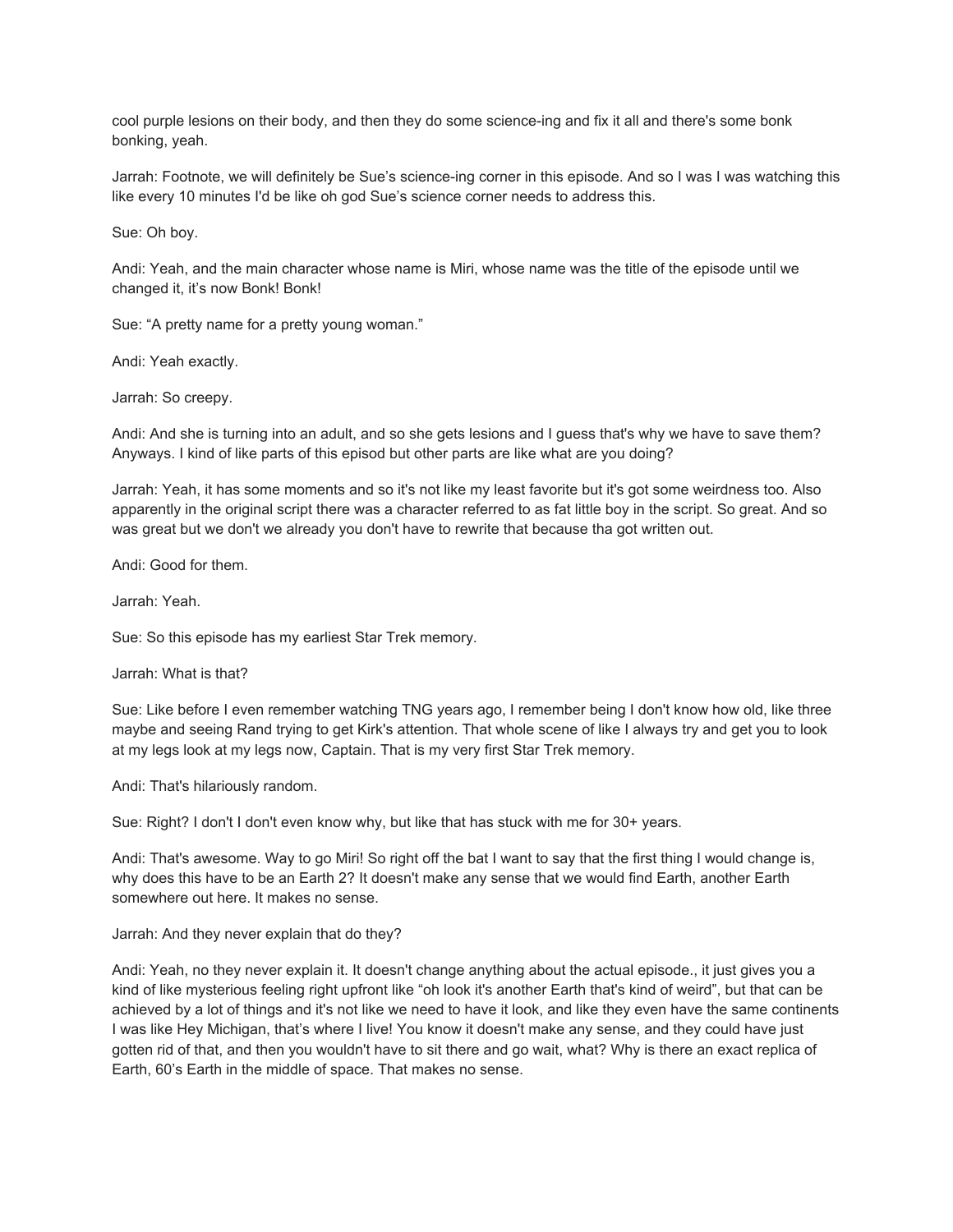Sue: Low budgets?

Andi: Yeah but they don't actually have to say it's earth. How many times do we go to planets and they look like 60's Earth, but nobody says anything.

Sue: It's true. And really if they had just turned the image of the Earth upside down nobody would have recognized it anyway.

Jarrah: They also could have gone with it like it's a terra formed colony of like isolationists.

Andi: Yeah. Literally anything would have made more sense.

Jarrah: If they need to be drawn to the planet, like that's the hook that they have in the first little, you know the teaser before the credits is like oh gosh it's Earth. They could have been like we're here to check up on this terraformed colony because no one's heard from them in a while or something.

Andi: Yeah.

Jarrah: Like the kids also didn't necessarily have to be 100 years old so they could have it could have been like no one's heard from them in 20 years.

Andi: Yeah it just was a weird detail to me that they never actually explain or follow up on, so why put it in there. So there's my first change for you all.

Jarrah: All right, so but what do we change it to?

Andi: I think your idea was good.

Jarrah: All right. It's a terraformed colony that they haven't heard from in a while

Andi: Yup.

Jarrah: Unspecified amount of time. They can specify later. So that's the teaser. The other thing they could have done was just it's an alien planet and we're going to paint the sky a different color. That always seems to work.

Andi: It's cool looking. I dig it.

Sue:: Well it seems to happen.

Jarrah: They need a reason to be there though so.

Andi: Well they have a distress signal.

Jarrah: Oh right. Yeah. Yeah. That's smart. Okay. So distress signal from a planet that is either an alien planet with a weird sky color to make it look alien or a terraformed colony of people who really like the 60s.

Andi: Yeah totally.

Jarrah: It was like industrial space hippies.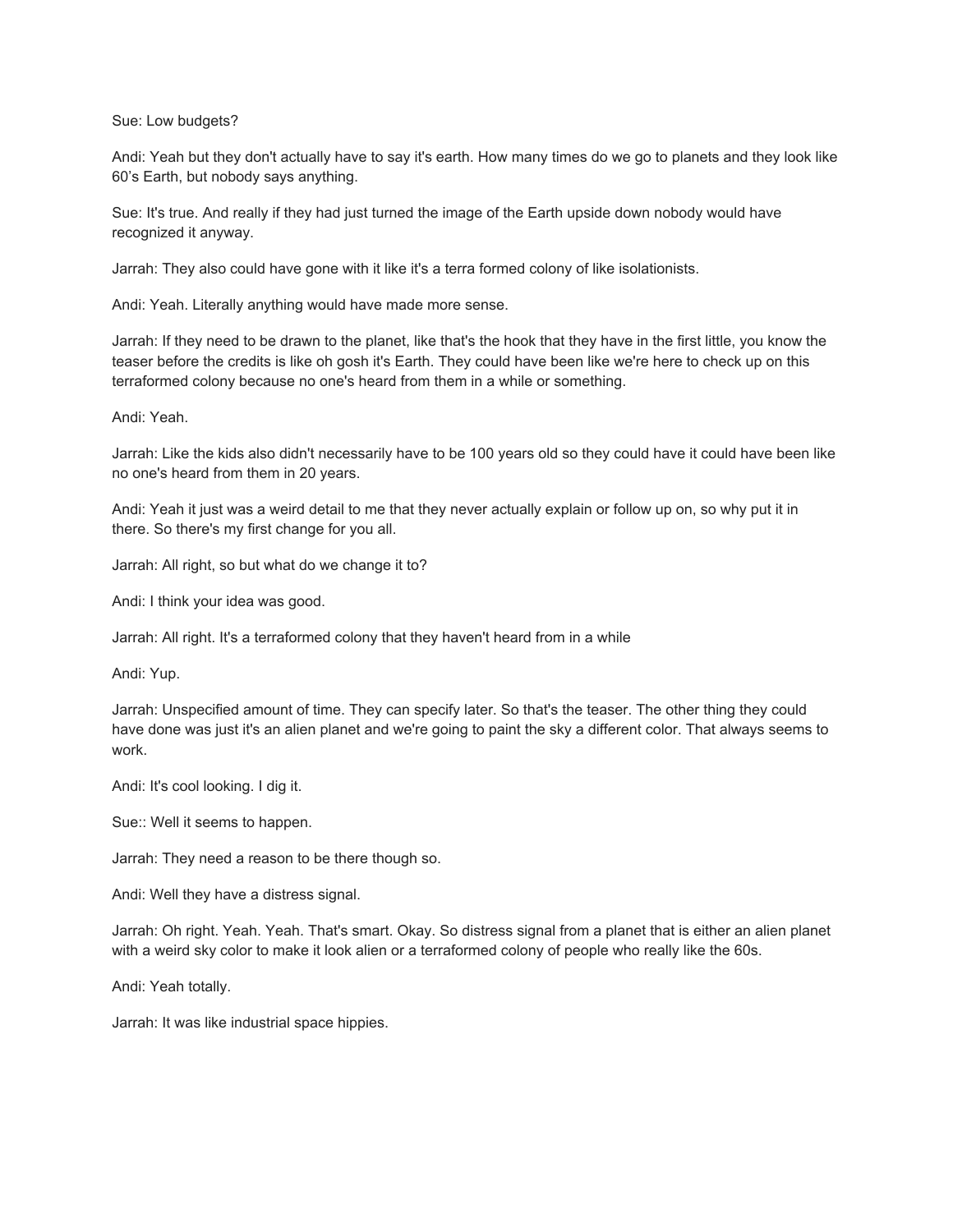Andi: I will say though, okay, as much as I think it's silly that they made the point of pointing out that it was like Earth 2, the actual set was pretty cool. I thought it looked very eerie and very interesting, and I dug their set like yeah it looked awesome. That's one of my favorite things about the episode is how creepy it was.

Jarrah: Yeah. This is also the only episode where Janice goes on an away mission.

Andi: Yes, and sadly that is the second thing I change.

Jarrah: Yes. I was going to say which, possibly the same thing. Wait you wouldn't send her or you'd have it go differently at the beginning?

Andi: I wouldn't send her. I don't understand why she's there. She's a yeoman or whatever she brings Kirk soup.

Jarrah: Yes.

Andi: I would send Chapel. I would send Chapel and Uhura. That's the first change I would make. Uhura's their communications person and Chapel's their nurse. Like she doesn't have to be down there at first but she could transport down as soon as they figure out what they're dealing with.

Sue: For as many times as they're beaming down to make first contact Uhura is certainly not on enough landing parties.

Andi: Exactly! But instead they bring Rand and obviously the only reason that they brought Rand is so she could be-

# Sue: Weirdly jealous?

Andi: A point of jealousy for Miri. Yes. And so she could be a damsel. There's no actual story reason for her to be there. And as much as I love Rand and I'd love to see her in more episodes and I really hate taking her out of this one, it doesn't make sense she's in the landing party.

Jarrah: Yeah. Although I mean we see yeoman in other episodes be in the landing party and kick ass like I'm thinking of Martha Leighton and "The Apple" where like clearly they have to have Starfleet training. I mean to be, It does. You're right. Like there isn't a super, given the lack of function we see for her on the ship which we talked about in our Rand episode "Beehive of Power" that you're right that she doesn't seem to have a good reason to be on the away team but maybe like the yeoman also are like bonus security staff.

Andi: I would be totally down for that, but, easier to me is probably just putting Chapel in there instead.

Jarrah: Yeah I think that's a good point I didn't consider that. I was just going to say that my thought was like the very first things so they get down there and like you said the old dude attacks them to get to his tricycle. And Janice holds McCoy and cowers behind him.

Andi: Yeah.

Jarrah: And so my my first change was gonna be Janice Rand is the one who knocks him out. Yeah. Martha Leighton is like kicking guys in the face in "The Apple." So I think that's a possibility but I kind of like the possibilities that your ideal is better

Sue: And then Chapel can be the one who knocks him out.

Andi: Yeah, or Uhura.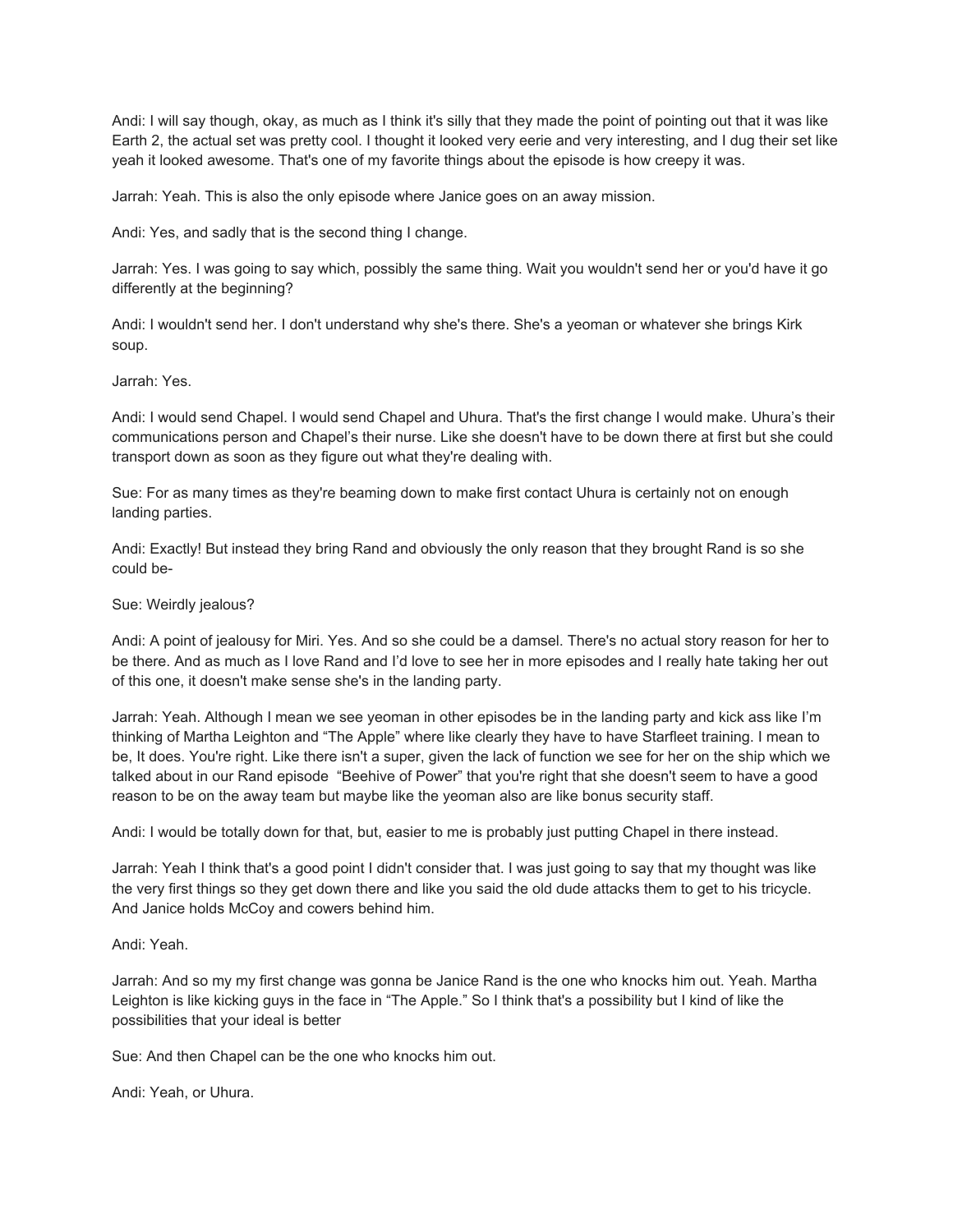Jarrah: Or she can like to stick him with an injection of something that makes him, like sedates him but that isn't supposed to kill him but then he dies.

Andi: Because the other members of the landing party are just two random red shirts and then our boys; Kirk, Spock and McCoy, so there's no reason at all that we can- actually let's bring them all, let's just bring Rand, Chapel and Uhura with us and then that'll be that. We'll let Rand karate chops this guy this leper in the face.

Jarrah: Because like Kirk punches them like three times while the red shirts just kind of stand there with their phasers out there like the they're the type of security guys that are more about watching than doing.

Sue: See I wonder if like the chief of security on the Enterprise is like look you're going down on a landing party with Kirk and just let him beat the guys up. Just don't worry about it. He'll get upset if you don't.

Jarrah: He's one of those guys who like his ego, he just can't deal with it if he's not the one to punch him personally.

Sue: Can you totally see that though?

Andi: Okay, I will say though that there's also this first scene something I would never give up in a million years. And it's McCoy looking seriously at the tricycle.

Jarrah: I love how long that shot is like take all it's like two of them pick up the tricycle and examine it like yeah.

Andi: Everything about this heavy handed metaphor is amazing. Okay, I love it. The way he gently cradles it and then like puts it back while looking at it and the broken wheel just kind of spinning it's amazing the whole thing is amazing. We have to keep that. We must.

Jarrah: Sure.

Andi: I also dig the Leper and his dirty makeup. But why? I mean why would he care about this tricycle if he was like 14 or whatever.

Jarrah: Exactly.

Andi: I love it. I love everything about it. Keep it. It makes me laugh. As you might be able to tell.

Jarrah: Yeah. That makes sense. All right. So then they go into this old house and they find Miri and I think we all have stuff to change about this scene.

## Andi: Yeah.

Jarrah: Yeah and you know I have a lot of, I was like trying to mull over ideas, like did I want Miri, like would I switch genders for John who's like the leader of the the lost boys-y, Lord of the Flies-y gang of kids versus Miri. I don't know that it necessarily matters but I think that like unfortunately we kind of go down the path with Miri not being super interesting very early on.

Andi: First thing I would change is she'd be the leader. Second thing I'd change is she wouldn't be crying.

Jarrah: Yep. The third thing I'd change is that she wouldn't just be like suddenly switch from being like terrified to whatever like puppy dog by Kirk telling her she's pretty and being kind of creepy.

Sue: And see that is what I would change because she starts talking to them before he ever gives her that "compliment" and there are so many things that you can say to compliment a woman/girl that aren't pretty. Like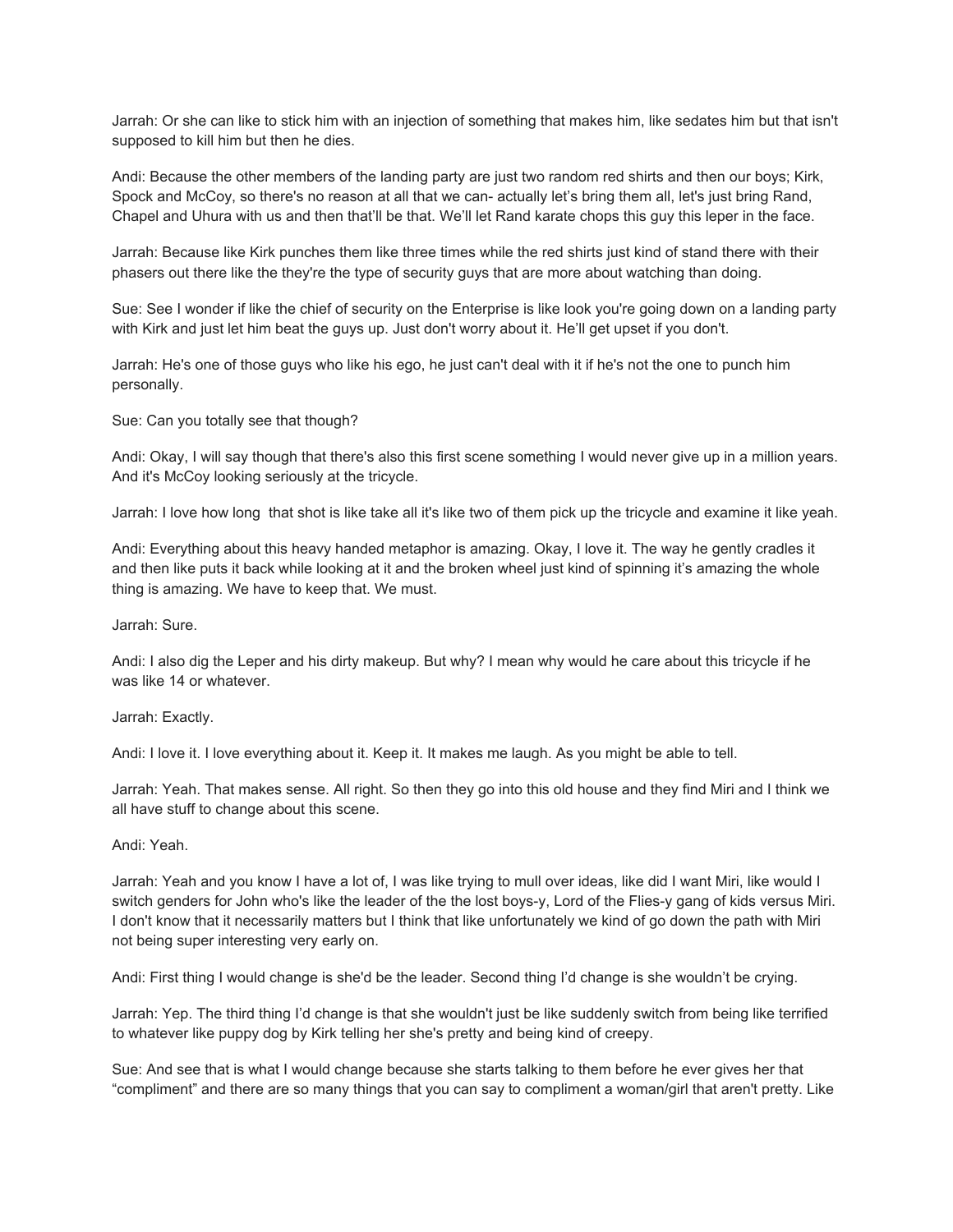she's brave, she's courageous, she's a good leader, she's clearly smart. There are so many other things that you can say in that conversation other than, oh but you're so pretty.

Jarrah: Exactly. And then it's additionally creepy because it's like a pretty name for a pretty young woman. And she's like, pretty? Very pretty. And you're just like, Kirk it's super creepy.

Sue: Kirk keeps talking about how she's becoming a woman.

Jarrah: Yeah that is gross.

Sue: You're becoming a woman you're a lovely young- It's so gross.

Jarrah: Also now we have Rand, Uhura and Chapel there so there's more people who could be involved in this conversation in different ways.

Andi: Yeah. See the way I would like to see it is Miri is in charge and instead of them wandering in on her crying, she is by herself because she just found her first leprosy spot and she realizes that she's sick and she's trying to figure out how to save herself, like I would like her to just be more proactive. And then she meets these adults and she's like you're the first grups. We can keep grups, I'm fine with it. Yeah. Here are the first grups that aren't completely mental that I've seen in however many years because we did decide that it didn't necessarily need to be 300 years later or whatever. Maybe they can help me, and like have her have an intelligent conversation to them about what's going on and she can still be scared. I would be scared, but I just don't need her to be like,

Sue: Weepy.

Andi: A wilting flower. Yeah.

Jarrah: Yeah. And she still doesn't know exactly what's going on because she would have been a baby when, or like you know when the grups were attacking people and going crazy and like trying to develop this research like she wouldn't have known. They don't know the nature of the illness but she could still more clearly explain like people got sick and they were, you know, they hurt people and this might happen to you like she could still build suspense that way without having to give them all the information. And then actually you know maybe part of her thing, I mean she sort of does this but she could be sort of like trying to hide the whereabouts of the other kids from them? Like maybe she doesn't totally trust them, and so she's like, and she knows the other kids won't trust them so maybe she could be still like preventing them from their objectives somehow?

Andi: Yeah. I just see her, like I think it would be better if instead of damseling, she was a leader/envoy.

Jarrah: Yeah.

Andi: For the lost boys.

Jarrah: Yeah. And maybe she secretly has a crush on Uhura. Because who wouldn't.

Andi: I'd love that if instead of staring at Kirk she was like Uhura, holy. Like that's what I would do to be honest. Anyways I guess that's the thing though is like right off the bat do you want to change the fact that the markers for her adulthood are her sexuality. Because that's the underlying like message of Miri is that like becoming an adult equals having like romantic or sexual feelings which weirds me out.

Jarrah: Yeah. I mean I would be okay with it if it was in addition to her like intelligence and grasp of the reality of the situation. Like if the other kids were more able to like continue to live in this sort of Peter Pan fantasy, but she was like really realizing this was like, shit was about to go down like you were saying like realizing she was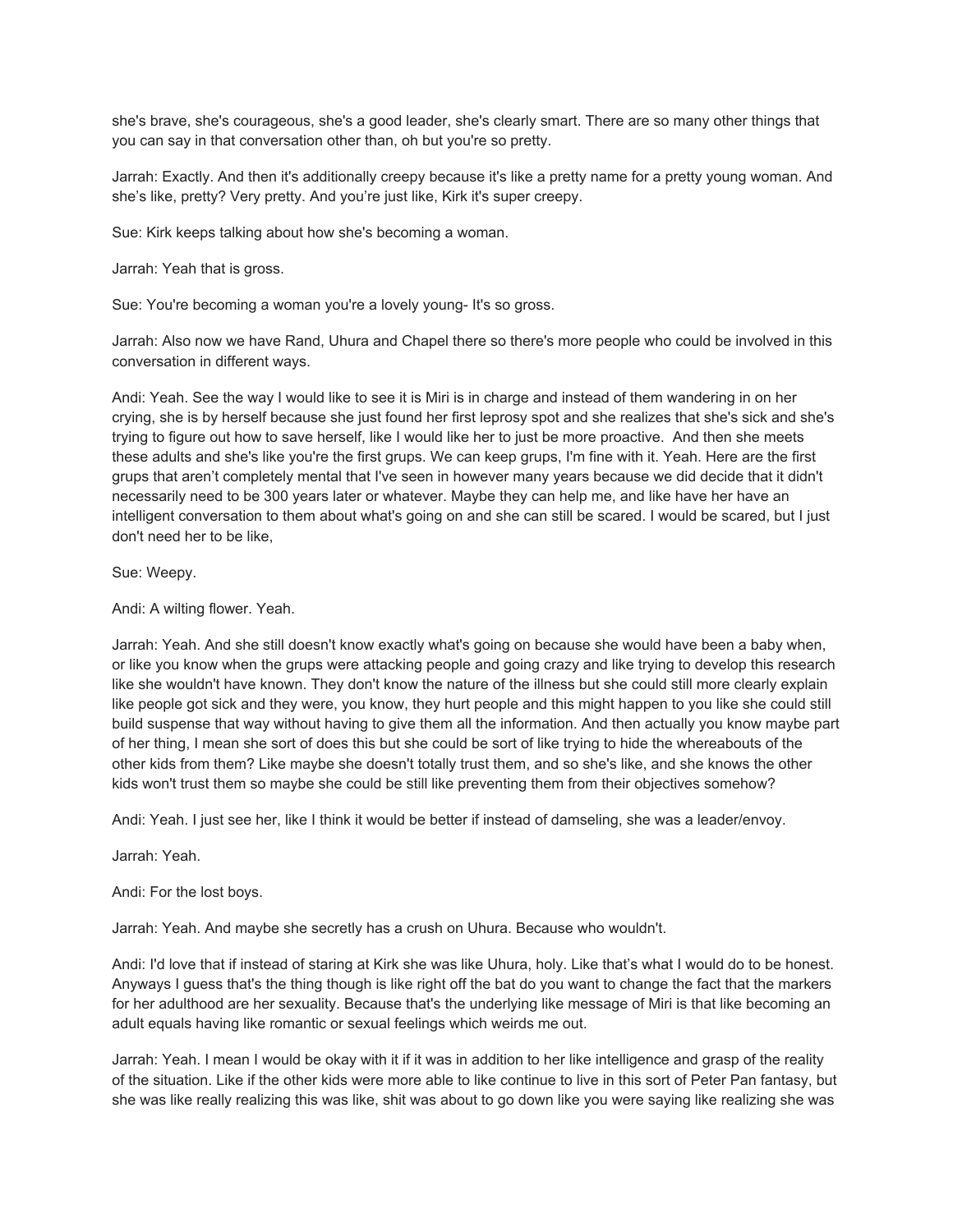getting sick and stuff. I would be more OK with it if it was like just a thing that was happening in addition to that and not like the central reason they all know she's becoming a woman.

Sue: Right. It's a very linked to puberty, the whole thing. So and especially, now I'm doing it, for the time it was made. Right, that's how even even into like probably now how puberty is explained to children, right?. You're going to start having sexual feelings.

Jarrah: They should totally show her getting her period.

Andi: Yeah, they would not do that.

Sue: Yeah that'll happen.

Jarrah: And like Janice Rand just like pulls the tampon out of her beehive man. She's like it's not just for coffee.

Sue: They'd have to use blue liquid because you know you can't show blood on TV.

Jarrah: Clearly that is not 60's appropriate television that I just imagined, but. So yes, you know, going back to more 60's approved television, it, yeah. I mean it is it's definitely creepy because they keep referring to like to, you know, she's becoming a young woman. She clearly- she loves you kind of thing.

Sue: She's sexually mature now so this is totally not creepy

Jarrah: And it does not matter to me that she's like supposedly over 100 when they make those jokes and like stuff like that because she is for like under the premise of the episode of the original episode not our rewrite. Clearly not mentally that age. She is very clearly like in puppy love with Kirk and not able to exercise any kind of sexual romantic agency. So that does not matter to me, it's still creepy.

Andi: You know one thing I want to change though is the character design. First of all she's rocking a cool dress but more importantly when Lost Boys is wearing like a Groucho Marx mask. That's like half cut off, and that's amazing, and we need to keep that.

Jarrah: And another one is wearing like a Hawaiian shirt just like buttoned at the navel.

Andi: Ah, I love it.

Jarrah: Like he's like the studliest kid in this group. He's just like look at me, I'm basically on Hawaii Five-O. I also I mean I think that Kim Darby who plays Miri is a really excellent actress. Like she was-

Ando: Yes she was really good.

Jarrah: She's compelling in this role so she can keep her role we're just going to make her a better role. So yeah. Oh yeah, because then ok. Because this scene continues with he doesn't just say she's pretty but then like she tells him her name like and he says his name's Jim and she's like, I like that name. Good. I like yours too. I like you. Do you really? I wouldn't lie to you. I wouldn't lie to you either Jim. Like he clearly knows that he's like using her crush on him to get her to trust him and like sort of like leading her on in a way it's pretty creepy.

Andi: Super creep- super creepy.

Sue: I mean he does this all the time, but as far as he knows at this point she's like 14.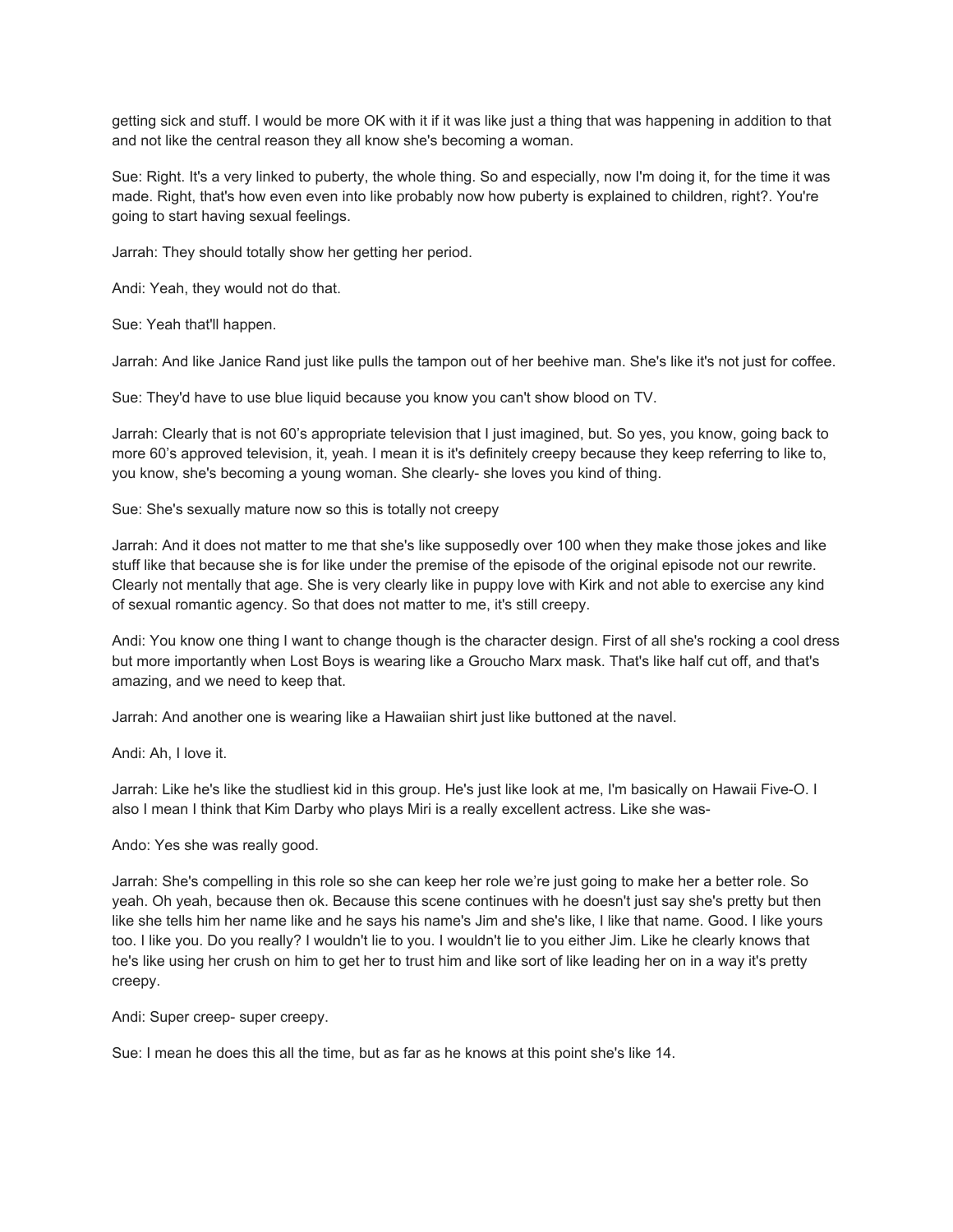Jarrah: Yeah. So like that's pretty gross. But I mean I think we sort of said that we were hoping she would be able to have more rational conversations so hopefully she realizes she's getting sick and they get her to trust them by talking about the illness and how like they can help.

Andi: I don't mind so much that she has a crush on Kirk, I mind a lot that he seems to be fueling it.

Jarrah: Yeah.

Andi: That is gross.

Jarrah: Yeah. What could he do differently without alienating her?

Andi: Talk to her like a human?

Jarrah: Yeah yeah. Just pretend that it's not happening kind of like an carry on the conversation instead of like I like you.

Andi: You're so pretty. And he also like at one point he was sort of like tilts her head up and-

Jarrah: Oh that is super gross.

Andi: That is just like a really intimate gesture to me. Yeah.

Sue: And we could also have Rand not reacting the way that she is.

Jarrah: Yes.

Andi: Yeah.

Jarrah: Which doesn't start yet. But yeah, and I mean that other thing we could do since Uhura is here now is like maybe Uhura at this point is like off with Spock or Rand or someone like investigating the communication signal because they just kind of like write that off too, they're like we found the building where the signal is but maybe they could actually investigate it. And like tell us something interesting about it.

Sue: And I think Chapel would be a great choice to be talking to Miri at this point.

Jarrah: Yeah, yeah I like that.

Andi: Just make it less between Miri and Kirk and more like Miri and other adults and just include them in that conversation, so it's more of a group conversation than one on one.

Jarrah: So are we good with this point we can go to the next scene?

Andi: Yeah. Which is what. The "nyah nyah nyah nyah" stuff?

Jarrah: No they're in the lab next. So Miri takes them to the lab after she's like no, that's a bad place that's where bad things happened- at the lab. And that's where they're also like "We also found the transmitter! Anyway." So maybe you know at this point they meet back up with Uhura and stuff we say like we found the transmitter. And you know it was it's been active for like 30 years or something like that or maybe Miri figured out how to activate it or I don't know something was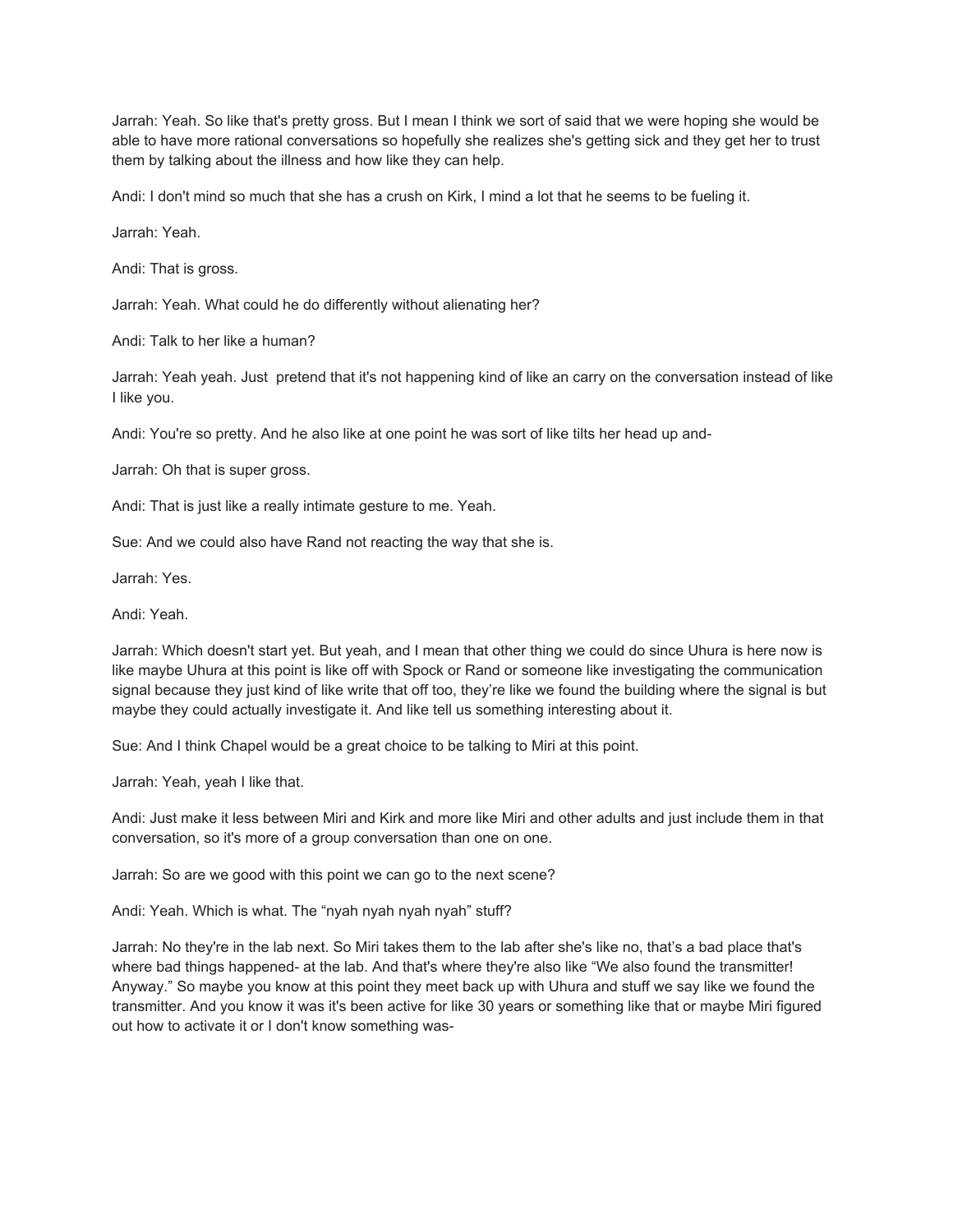Andi: I think it would be a good opportunity for some exposition that doesn't all come from Miri. So if you split some of the exposition between that and like the distress signal maybe the distress signal could have more information from the adults before they all died.

Jarrah: Yes. That would make sense. So I'm just going to read the next line and I'm going to ask first for a Sue's Science Corner opinion on this.

Sue: Oh no.

Jarrah: So the next line is McCoy examining the blotches- "A veritable zoo of bacteria, beam down a bio-computer and portable electronic microscope, if I'm dealing with viruses I'll need better equipment than I have here." I mean at this point I can cut a little bit of slack, because, so they're using this like old timey microscope and I think what he's trying to say is I can't see viruses, but there might be viruses. But he does see bacteria and the two can co-exist.

Sue: Yes.

Jarrah: But later on it gets worse. But I feel like that's the first point where that, starts, the narrative starts to crack like where they just start to be making stuff up and then it gets worse.

Sue: Yeah. So bacteria and viruses not the same. And a huge problem in our current you know medical treatment is that people go after antibiotics when they have a virus and thus creating superbugs and lowering our resistance et cetera et cetera. So not the same definitely not great. I don't yeah I am, this is not my field. So I don't want to expound too much on it. But I don't know a lot of the times it feels like they just grabbed science-y, medical sounding words and just put them together.

Jarrah: Yeah like I feel like it would be, it would have been better if something like maybe McCoy had talked about like I can see decay or I can see like some sort of degradation of the tissue, but I can't tell what's at work here and I'll need better equipment like maybe that would have been made a bit more sense just given where things are going, because we later learn that this is like basically engineered viruses that are supposed to sustain life. So if they had like engineered viruses that had begun, I don't know somehow how sustained it made life longer, but then when you hit puberty you all, you got super sick are going to die you would have observed like the effects but not the cause.

Sue: Yeah. Right. And it's just if it was genetic modification then I don't think that it would make sense for it to be either a bacteria or a virus. If they're saying it is based on the modifications that they were making it would just happen. Or maybe it's cause- but no that wouldn't make sense because the landing party gets the lesions right. Yeah.

Jarrah: So yes so it can't just be genetic like it has to be transmittable.

Sue: I think they should have stuck with just something like a pathogen. Instead of trying to narrow it down and mix stuff up, but I mean Star Trek does that all the time and changes galaxy and universe a lot which drives me up the wall. But I did think it was interesting that McCoy says electronic microscope. The electron microscope was was created in the 1930's so that technology did exist. And I wonder, I just don't know if it was called an electronic microscope before then or if they just like meant one he has to plug it into a wall.

Jarrah: Yeah. Also if they don't- did they have electricity? I guess so.

I mean. Okay, well I mean I guess he would have had batteries or something like it where they wouldn't have had to actually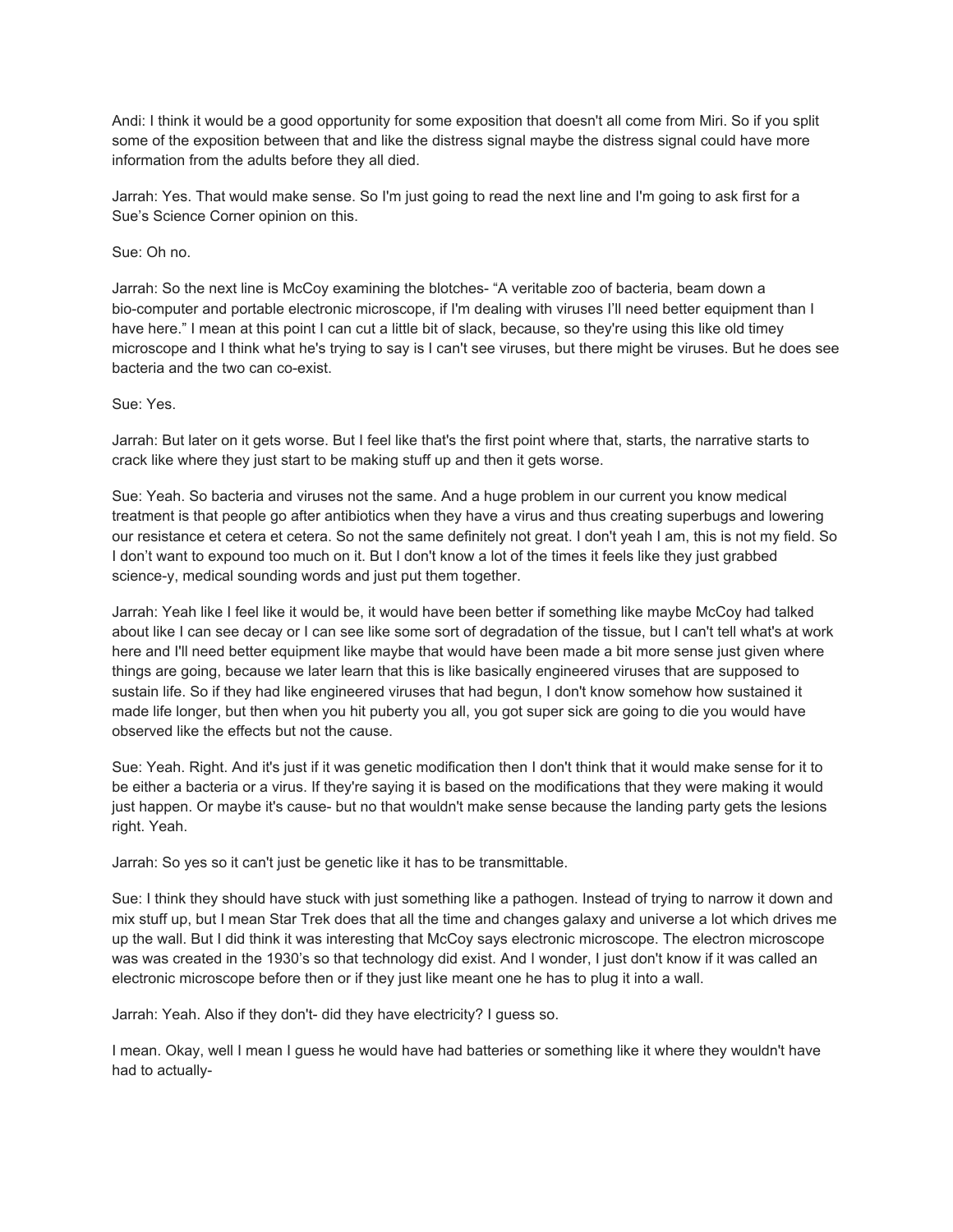Sue: Power is not an issue for the landing party.

Jarrah: He wasn't like send me a 1960's era microscope that plugs in please, but I think it just meant like because the one he's using doesn't even have an electric light in it. It just it's relying on a mirror I think.

Sue: Right. But if he's saying he wants to see viruses I'm assuming that they meant an electron microscope. Jarrah: That's true.

Sue: Rather than one that has an electric light.

Jarah: Well and then okay, so they hail the Enterprise and they get random like Lieutenant Farrell who's in charge of everything even though in the original Uhura wasn't anywhere and neither is Scotty.So let's get Lieutenant Farrell.

Sue: To be fair it's the eighth episode of the series.

Jarrah: Yes.

Sue: So they know those rules haven't really settled in the writers room yet.

Sue: Sure.

Andi: Maybe we take Uhura out of the landing party and put her in charge of the ship.

Jarrah: And then we could just have more cool stuff happening on the ship.

Andi: Because a lot of this middle part drags anyway.

Jarrah: Yeah I think we can probably make better use of Uhura on the ship. I don't think we've used her too much already except for she's investigating the communications thing so maybe-

Andi: And Spock can do that.

Jarrah: Yes Spock can do that. That works.

Andi: And I just really would love to see Uhura in charge of the ship. Acting Captain Uhura. Yes!

Jarrah: All right so at this point Kirk is like no one else is coming down from the ship and no one else is going up because we're quarantining ourselves. Fairly smart. Yeah. And then like also Spock isn't getting sick. Okay. Good point. And then they start reading stuff around the lab and they find that it is a genetics book called 'The Life Prolongation Project.' So that's that's what the bad thing was that went Bonk! Bonk!

Andi: See if if human beings could just stop trying to defeat death so much problems would be avoided. Haven't evil seen *Pet Cemetery*? It always goes wrong!

Jarrah: Yes. All right so they beam down the computer, et cetera, et cetera. So they're still in the lab but it's later. And this is when McCuay starts to describe the virus saying it's tubular and I don't think he means like the slang.

Sue: This is an awesome virus man, cowabunga.

Jarrah: It's tubular with extreme multiplicability an affinity for nucleic acids. So it's eating your DNA. Is that correct? / RNA.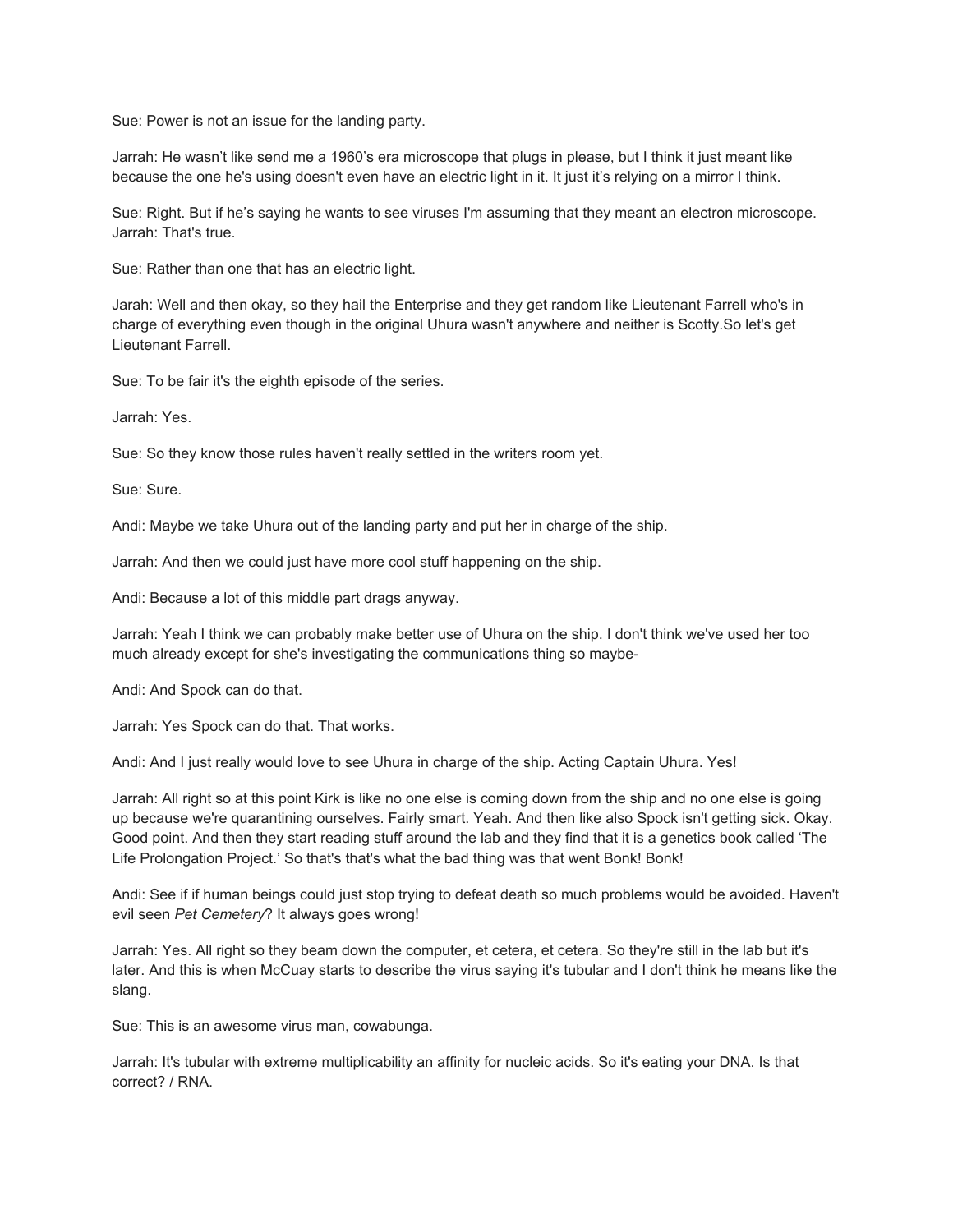# Andi: Okay?

Jarrah: Maybe? I'll do better, its mating with it. I'm not sure what affinity means.

Andi: That's just like a word salad of science-y crap. So I mean okay.

Jarrah: And we scrapped the things so it's not 300 years ago now, but then they're like but it's because glands right? Yeah. It's totally because of glands.

Andi: I mean everything is because of glands, Jarrah!

Jarrah: Yeah, we learned that in the episode where Wesley and Geordi talk about sex. And this is the part where they are basically like kids are like wild animals and without adults they're just going to stay that way. But then they're like but Miri is not like that because she likes Jim. She's becoming a woman.

Andi: Oh gosh.

Jarrah: So what is our theory on these kids?

Andi: Okay this is another thing, I really wish they had either gone full *Children of the Corn* or full *Lost Boys* because they've got a weird mix here of like, they're kind of feral and creepy and like Malachi-ish and then, or they're like kind of cute and fun. And it's like a really weird amalgamation of those two things. It's like pick a genre guys, pick a genre.

Jarrah: Yeah I agree and I think that in the original there apparently was more emphasis on the older ones taking care of the younger ones and that could have been more interesting, although less creepy probably, but it would have been it would have made more sense to me how you could have reasoned with them because ifyou know based on their premise, when Kirk does finally reason with them at the end of it I didn't like buy that they would have gone with that because they're basically at the point where they're just like beat him up beat him up, except for the bonk bonk, bonk bonk because it's more awesome. And they're like carrying like bowling pins and things like that and like beating him with them. And like I didn't buy that Kirk could have like fought them all off without hurting anyone. Unless they weren't very committed.

Andi: Yeah I think they could have kept some of the eerie, these kids are weird and creepy stuff at the very beginning, but then like when you actually meet them they're rational?

Jarrah: Yea like maybe they're just scared right? Like they're scared at the beginning, and so they're like doing this nyah nyah creepy chanting thing as partly like a way to like ward the adults off because they're freaked out.

Andi: Yeah like that scene where they throw rocks at Spock. Yeah that makes total sense. That is a rational thing to do. So like you could keep all of that and then like not have them be like weird feral kids who just wanna burn the world down.

Jarrah: Yeah and like also it pisses me off that they're able to kidnap and tie up Rand, but Kirk can basically just like shake them off like it's like an annoying dog that's chewing on the hem of his pants.

Andi: This is why Rands whole arc if you can even call it in this episode is so so annoying because she's so incompetent the whole time. And then like really children and they tied her to a chair barely she never even tried to escape. It's all very frustrating.

Jarrah: Yeah. Agreed. Well luckily our version won't have that problem.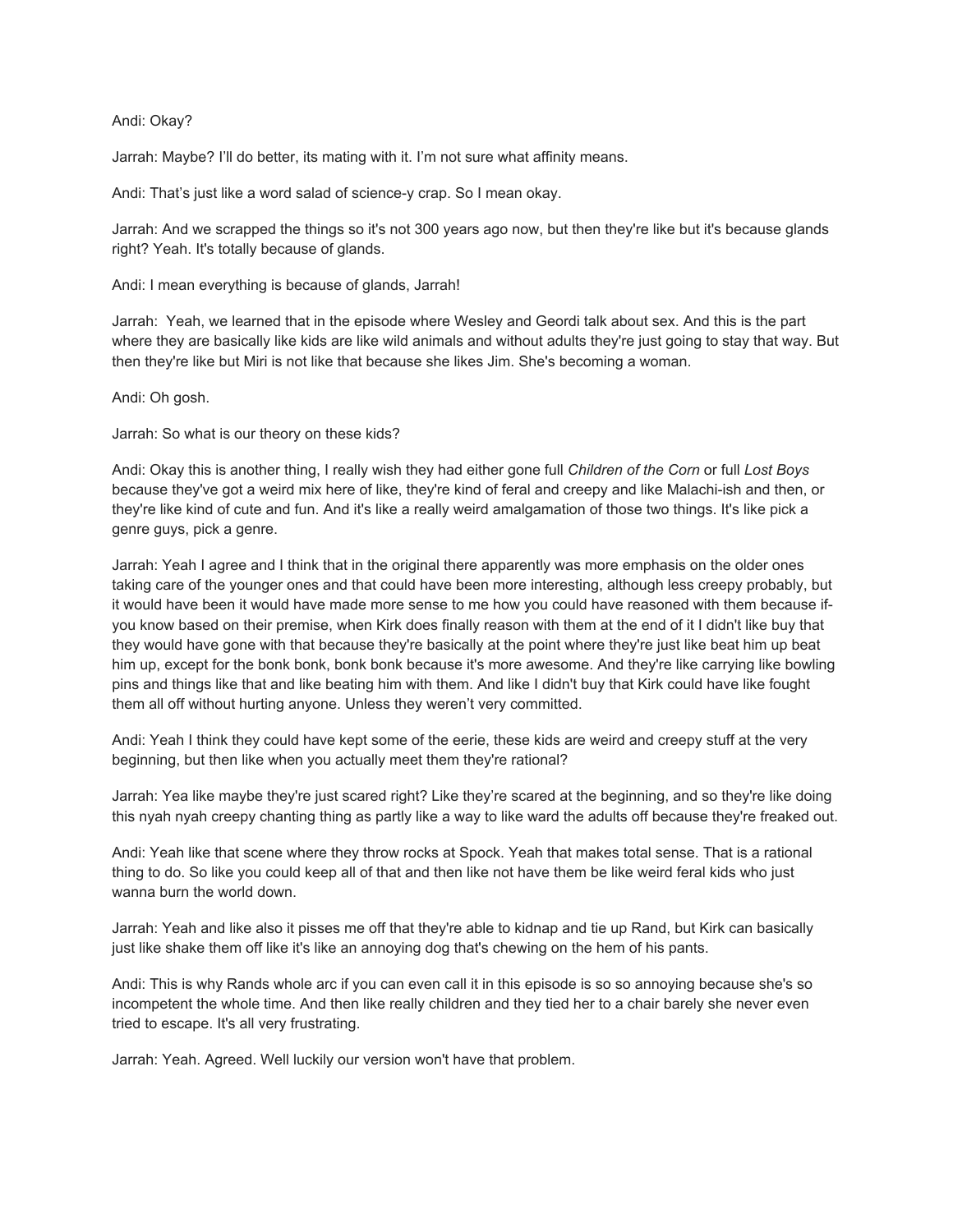Andi: No it won't.

Jarrah: So basically we can- I think we can dispense with most of this conversation in the lab maybe have them science slightly more believably and speculate maybe on the fact that like maybe Chapel can put in that she thinks the kids might be scared and the other ones are like kids are, McCoy could be like kids are basically animals. I still buy that he would basically say that.

Suei: Oh for sure.

Jarrah: McCoy could be super down on kids. Spock could be kind of down on kids. Maybe Chapel and Kirk are like the sort of you guys should give the benefit of the doubt. They're just children kind of speech or something.

Andi: Yeah. Okay. What is the theme of this episode?

Jarrah: Ummm...

Andi: This is where I'm running into trouble because when we're rewriting it what is our theme what are we saying?

Jarrah: That's a good question.

Andi: Childhood sucks childhood is awesome? It's definitely something to do with childhood.

Jarrah: Well I mean kids need adults but adults perpetuate mad science. Can we put a cat in this episode?

Andi: When Jarrah runs out of theme ideas, she just puts a cat on it. Just put a cat on it!

Jarrah: I think in the end instead of saying like they're beaming down teachers just like they're just beaming down cats.

Andi: Cats for everyone!

Jarrah: Cats and adults to make sure the cats are okay otherwise I'd worry.

Andi: Yeah. Okay, so maybe maybe we don't really have an answer for a theme but I will say that they didn't have to have Rand being kidnapped. They could just have the kids stealing the communicators. Really all you need is you need Miri and Kirk to end up with the kids, with the lost boy kids.

Jarrah: The only thing- the only reason they did that is like it was further- It was supposed to be further tension for Kirk because they're all starting to go slightly mad from the disease. And Kirk is like I need to find Janice rah rah rah, in addition to like I need to find the communicators. Although then he seems more lucid as soon as he starts talking to the kids so whatever. Go figure.

Andi: I don't even know if we need to have the kids steal the communicators. Why can't we just have Miri and Kirk going to them and them trying to convince them?

Jarrah: Well that's like a time thing right, but they could, I mean all of that is adjustable right, like they it's supposed to be that they need the computer from the ship without the computer, they don't know the vaccine's going to work. It could be, what does he call it, like a "vial of death" or something.

Andi: Yeah. We could just speed up the virus.

Jarrah: Yep. Yeah exactly.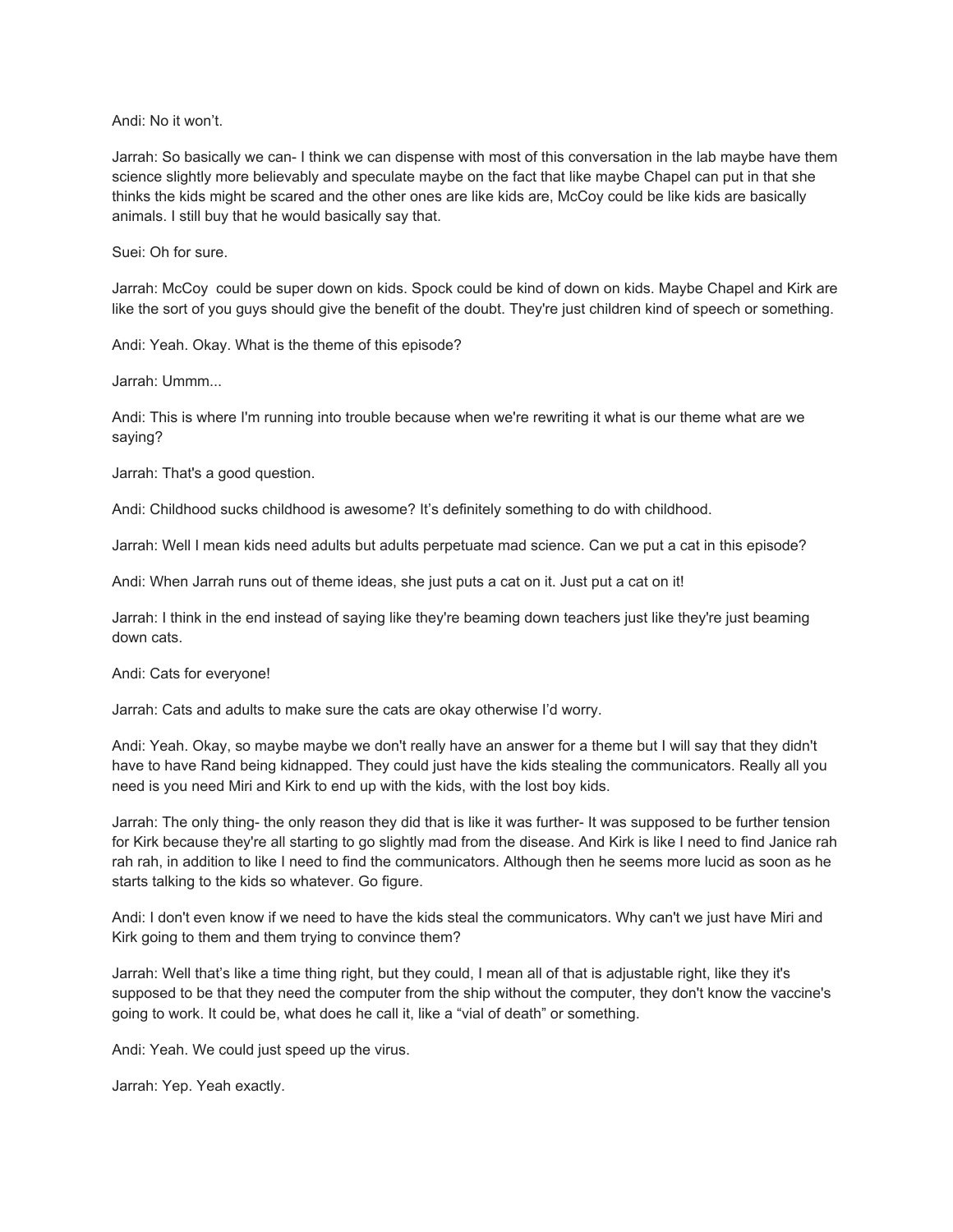Andi: Yeah instead of seven days. Which why are they just chilling on this for seven days like if you want to add tension just make it two days.

Jarrah: And also we could, well we could also have Uhura and team working on things on the ship.

Sue: Maybe it's more like five to seven days like the length of your first period.

Jarrah: Sure.

Andi: Bring it back to the period, always.

Jarrah: Well maybe, so maybe like Uhura and the people on the ship could be finding out where these kids came from because maybe there is like a serious issue communicating with them and maybe, okay, maybe they're worried about the timing but they're also worried that the kids won't all get vaccinated like that they won't all let them inject them because there's distrust so they need to like bridge a communication issue and maybe Uhura: and people are able to dig up information that can shed light on their background and help them to communicate.

Andi: Okay. I like that better than what we got. The other thing too is are these the only kids left or is this like a worldwide issue?

Jarrah: No I'm pretty sure it just affects New Michigan.

Andi: Oh that's a bummer.

Sue: Jarrah you just won the podcast.

Andi: Michigan 2.0. Yeah I mean we could just make more of a global problem which would give Uhura something to do.

Jarrah: Yeah, maybe they end up like disseminating the virus through the atmosphere or the vaccine through the atmosphere or something.

Andi: I mean it makes just as much sense as the science they did do.

Sue: I think it's a vaccine that means it had to have been a virus if they're using the language correctly which on TOS is a big if.

Jarrah: Okay so then where we're at in the episode is Miri and Kirk go to try to find the kids, but then they're startled by Louise who is another like puberty girl who is dying and jumps on Kirk's back and dies after he stuns her with a phaser.

Andi: I think all of that can stay the way she's holding on to him like a monkey and he's just like flailing, its gold man.

Jarrah: And also all the kids being afraid of them and stuff and like running away. That's fine.

Andi: And also she gives him an entry point with them like you want to end up with like Louise is like the fact that Miri recognizes her and I think that all that is good. It's good tension stuff so I think this is a scene that can stay. Plus who can get over her piggybacking on Kirk while he flails. That's amazing.

Jarrah: Yes. Let's cut the part where Kirk makes Miri sharpen pencils.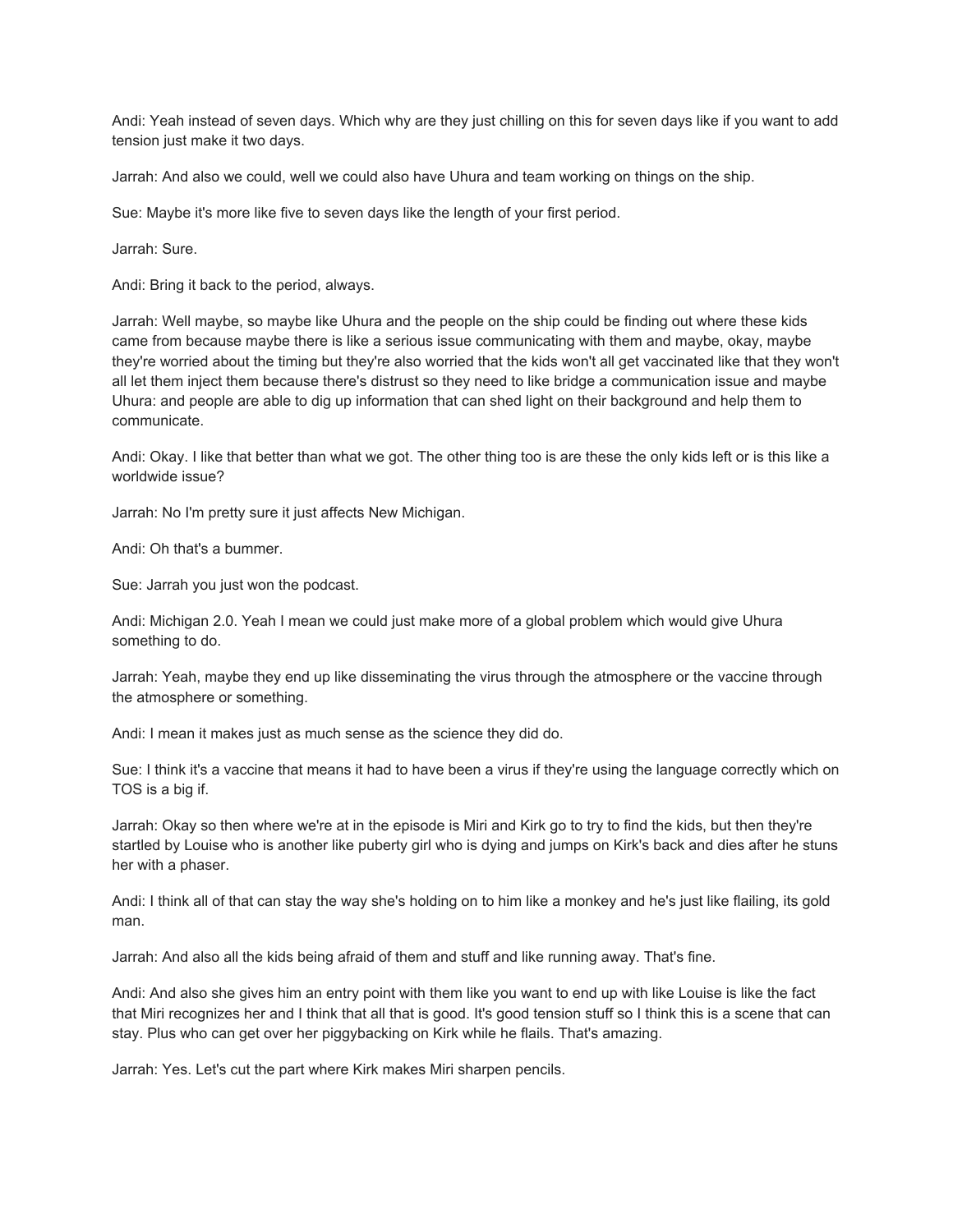Andi: Yeah what was that like was he just giving her busy work to keep her from hitting on him?

Sue: We could totally use some more pencils.

Jarrah: And shes like 'are these enough?' And he's like 'I think we could use some more'. Yeah that's totally just busywork. I mean there's got to be something more important she could do. She's not you know she's not really dumb, she can go and be talking to the kids she can be trying to locate them. I don't know why they're so like they seem to be really worried that like I don't think they're worried Miri is going to run away and they seemed really worried for her safety because the other kids are feral, but I feel like they could trust her a bit more.

Andi: Yeah. Or maybe like instead of you know Rand and Miri just going for a walk to like occupy Miri, maybe Rand and Miri or Chapel and Miri could be going out, Chapel probably is useful doing medical research but like they could be going out trying to like figure out where the kids are hiding or something like trying to reason with John or something.

Sue: Something better than sharpening pencils, its a low bar. But I think we can clear it.

Jarrah: So then they talk about the disease process and they find out that Spock is a carrier so he can't go, he can't go back to the ship. And there's that cute moment like and I do want to go back to the ship and then Kirk grins at him and you're like they belong together.

Andi:That's exactly what I thought too. I'm not even going to front they've made eyes at each other and I was just like Dreamweaver.

Jarrah: And then they talk about what the symptoms are going to be, intense fever great pain in the extremities and fuzziness of vision and then those are just the early symptoms. I feel like people should have the early symptoms already.

Andi: Yeah. Especially if we upped the timeline for the tension. That would also make McCoy's decision way more rational than it is and also makes sense why he panics that hard because you know injecting yourself with possible death seems like a last resort and he kind of goes to it a little quicker than I feel like McCoy would go to it. I mean he does a good job of making it clear that he's not in his right mind but still. I also love that Spock is like no doctor you can't take this virus. Don't do it. And then he sets it down and walks outside. I sure would hate if you injected yourself with this McCoy, he was like sure sure sure. So that just to me it was really funny. It's like I wonder what he's going to do!

Jarrah: Yeah exactly. One further to our point then there's like a captain's log at this point where they're like, this is the second day of seven we found nothing. The Enterprise is standing ready to assist us with labs and computers and the like why are they not already assisting you. Why have you just made them stand by for two days. So this is we have dealt with this problem by having Uhura and team work on it.

Andi: Yeah maybe we can meet some other doctors on the ship.

Jarrah: And then this is when we can steal the communicator so we're saying they don't need to steal the communicators? I mean I think it would still be helpful. I mean I don't know why, what would motivate them to if they're not like if they're not bad kids.

### Sue: Kids are jerks?

Andi: Yeah what I was thinking to. Like what is their motivation for it, because their motivation for stealing communicators in this is basically just to be shits.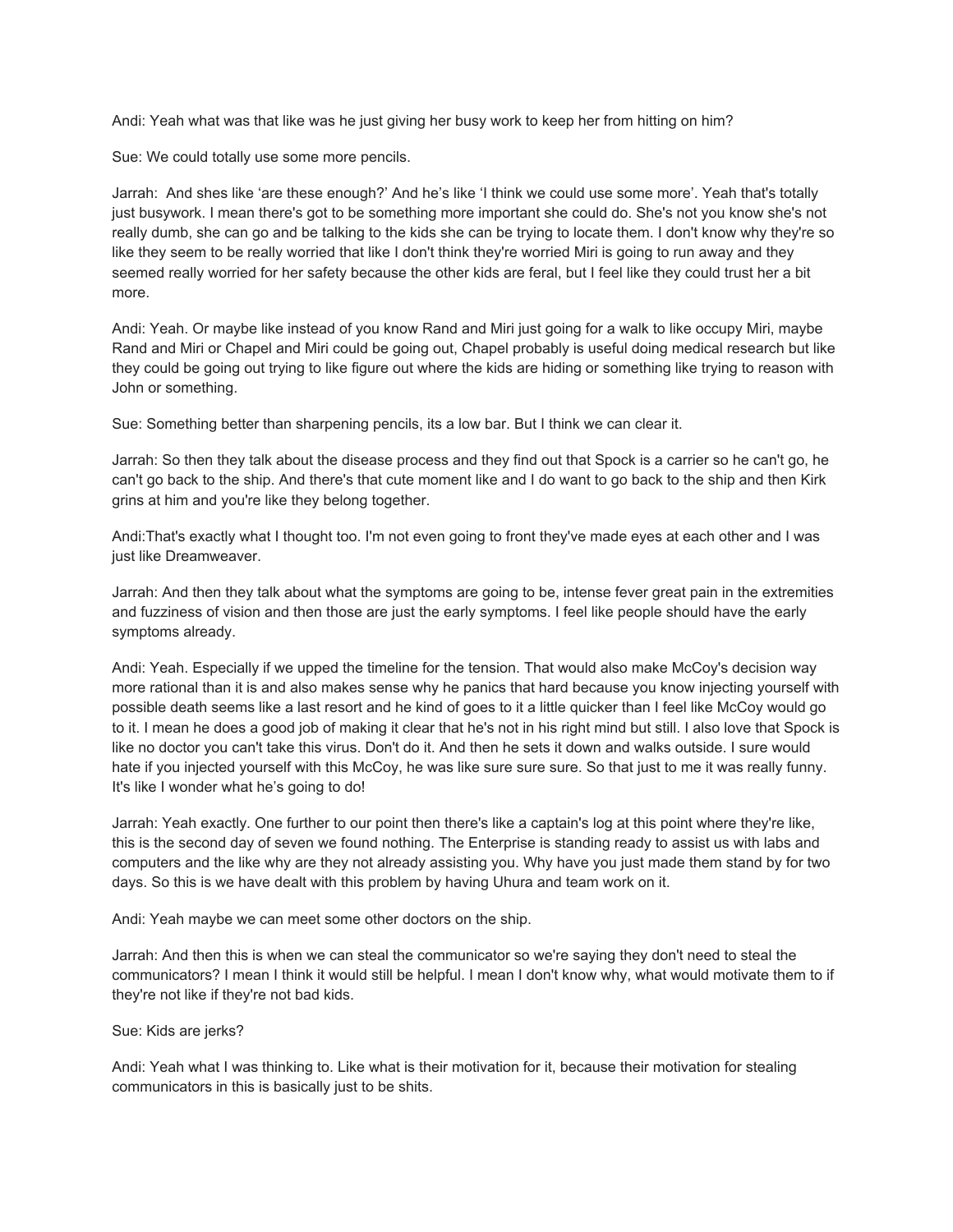Jarrah: What if there could be something like a storm or something else that prevents them from communicating. Like some other factor that would like add tension and make it you know difficult because the crew on the Enterprise is doing important things that the people on the ground need to know.

Sue: See I think you could eliminate the we can't communicate issue and still create suspense around the vaccine because it- like those things aren't quick right? McCoy could come up with something and say I think this is going to work but we need to run it through the computers and the computers run it, but that can take more time. Right. We're not going to have an answer until it's too late. So we have to take a risk and decide if we're going to inject this or not.

Jarrah: So another question for Sue's science corner. How do vaccines work? Roughly.

Sue: I wrote a paper on this in ninth grade biology many years ago. So vaccines generally work before you get the virus because what they are they are cut up pieces of the virus so that they can't actually infect you when you get the vaccine but your body reacts to them anyway creating a resistance/immunity to said virus so it knows how to fight it. So if you already have a virus and you are given a vaccine it probably- if my memory serves would not do anything.

Jarrah: That was my understanding is well. And so I was a little confused but I mean it doesn't mean you couldn't inject something that would kill a virus but you-

Andi: Yeah, just make it a cure!

Jarrah: Yeah. We found a cure we found an antiviral medication whatever, we engineered a thing to attack the pathogen.

Andi: Yeah. See I think it would be better if instead of Spock setting down the the cure because now it's a cure and walking out of the room. McCoy could just be like I am willing to take this risk and that would be plenty of tension if he still goes, because I thought that that scene was actually quite effective where he like falls on the ground and Spock is like checking on him and then they don't know whether or not it's working. I thought all that worked pretty well. It just seemed like an extra silly thing that he did that on his own.

Sue: So apparently there is something called a therapeutic vaccine that can help the immune system to better recognize a virus and attack it. But vaccines are not cures. It's not the same thing.

Jarrah: One thing that I sort of failed to mention in the part with Louise where is that like after Louise attacks them and then dies. And like Miri's really upset and Kirk is also like holding her in a way that's like also kind of intimate. I maybe would have made that someone else or maybe it would have been better if he just hadn't been so creepy earlier on.

Andi: Or it could be Rand?

Jarrah: Yep. Also we have, we're just going to cut the part about Rand and look at my legs right.

Andi: Yeah. That's hideous.

Yes. We just have them all like getting sicker. Yeah. So yeah I mean so then they at the end Kirk comes in to like try and beg for the communicators back and stuff.

Andi: I still think that they need a convincing scene like he goes and talks to them. But I think it would be better if it was Miri instead of Kirk that does it.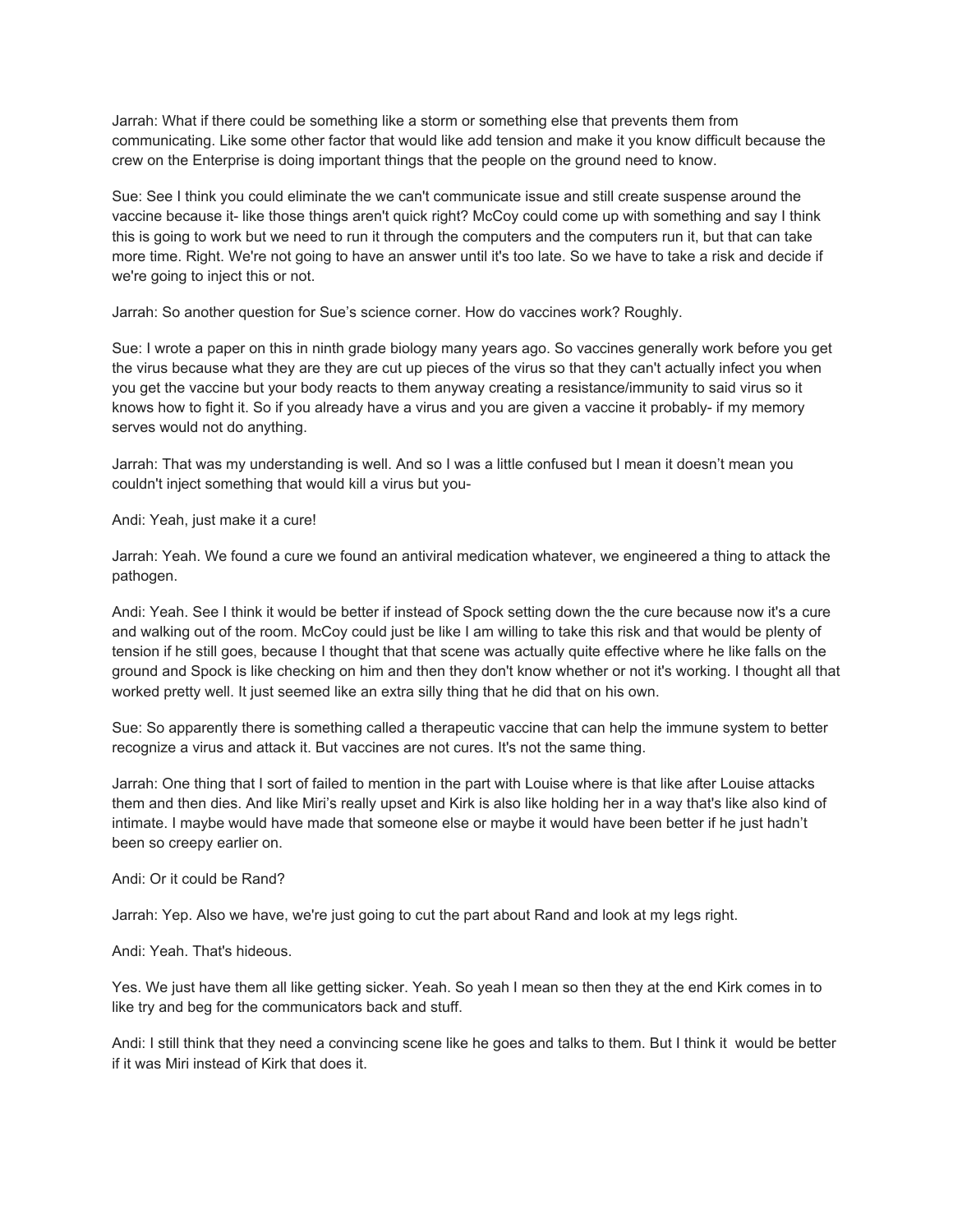Sue: Right because she's not dumb. She understands and she can explain to them what's going on and why they need to listen.

Andi: The way Kirk did it was first of all he didn't actually tell them the most important stuff first.

Jarrah: He's like look you guys are hitting me in the face. That means you're doing the hurting! And I'm like I don't know that that like would actually work.

Andi: Just say that you have a cure man like there's no need for all this.

Jarrah: Yeah.

Andi: So if you do Miri instead, first of all it gives her more agency it gives her a more interesting arc. And secondly she can actually communicate to them in a way that Kirk can't, makes more sense.

Jarrah: Yeah. Yeah I really didn't buy that like with their supposed level of child psychology that they would've like responded to that argument. That's basically like a you know, you say adults or grups are bad because they hurt people but you're the ones beating me in the face with a bowling pin.

Andi: This episode has some amazing moments.

Jarrah: It does. Yeah so I agree. Convincing scene, Miri's in charge. I guess I'm just, so in the original premise when they leave once the kids get the cure do they assume that they're still going to keep aging really slowly.

Andi: Yeah. They don't say.

Jarrah: In our version it doesn't matter because they're just kids. Yeah. They're not like super aged adults or childlike adults.

Andi: Yeah.

Jarrah: Cause that would be weird.

Andi: Yeah. They don't even they don't even address it like it has that whole TOS thing where like they get some sort of solution and then they cut straight to the bridge and they're leaving. Which has always been very abrupt.

Jarrah: I feel like they should have at least in the original said like they're going to go back to having normal life spans now or something because if they don't then basically they, then the original scientist succeeded and all they needed was this cure to make their disease like the engineered pathogen work.

Andi: Yeah, but like if you added to the ending so it's not so abrupt, it would balance some of the stuff that we cut.

Jarrah: Agreed. So maybe we get more background like maybe we meet some of the people that are going to go down and work with these kids.

Andi: I was thinking more along the lines of we go back to Uhura doing a global solution. Yeah. I mean just something.

Jarrah: But even still like we need to find out. You know they're not going to just leave all these kids by themselves, I think it is fair to say like they're going to send down a team of people or else evacuate the planet, but if it's a whole planet full of kids then that might not be realistic. So maybe we like meet the ship that's coming to meet them with like the experts and the teachers or something or see something, some sort of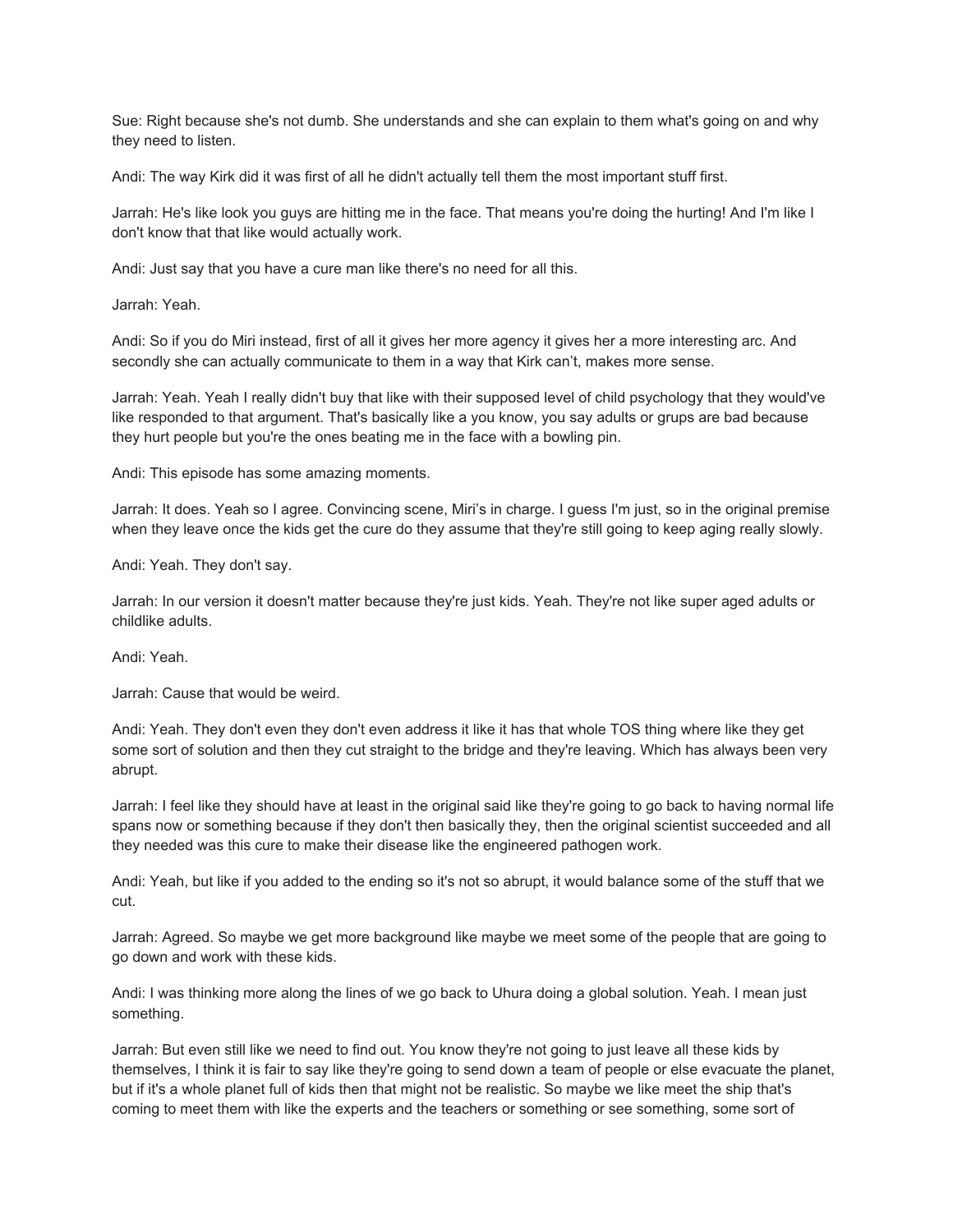conclusion with Miri where Miri is going to be like maybe we see her getting the vaccine. Which also I'm pretty sure that even if it's cure it doesn't just make your blotches instantly disappear from your face.

Andi: But that was cool Jarrah!

Sue: It is 24th century medicine.

Andi: That woman grown you in kidney in Sue's favorite moment. She took a pill and she grew a new kidney. Sue: How weirdly specific of you to remember that.

Andi: Of course I remember.

Jarrah: Okay, okay fine. Suspension of disbelief.

Andi It looks cool!!

Sue: I watched a Voyager episode this week where the doctor just you know injects some genetically changing material into somebody's neck and their entire like physical form changes immediately.

Jarrah: Okay fine.

Andi: You lose Jarrah, you lose.

Jarrah: All right. Well sure. So yeah. How should things wind up with Miri as a character? Because also like they just, I don't even know like we just don't even- she doesn't have a conclusion and I don't feel like.

Sue: I think if we're establishing her earlier on as like the leader here then, and then we're also establishing her as being more intelligent than she is in the episode that aired. I think. We have a discussion of like I'm going to make sure to take care of these people and thank you for helping us. And we are we're looking forward to fixing this and maybe we can blah blah blah blah blah. And like the button scene that we get on a lot of TOS episodes.

Jarrah: Instead of them joking about like I don't date older women. Yeah that would make sense.

Andi: I think our episodes better guys, it was better from the moment we called it Bonk! Bonk!

Jarrah: I agree. Well and we're kind of at our you know approximate time for an episode. So was there any final thoughts or are we going to leave it at that.

Andi: I think this episode has some interesting moments in it but I still don't get what the theme is. I don't get the theme of our episode but at least it's more enjoyable.

Jarrah: Yeah...

Sue: I think this one is just supposed to be-

Andi: A shenanigans episode?

Sue: Like a science fiction episode of like look at this thing that's happening on this planet that we can't wrap our heads around. I don't think we're quite at the morality play stage yet.

Jarrah: I agree, I don't think it's supposed to really have a message other than maybe like a secondary message of don't mess with life extension but, and maybe that kids are basically animals left to their own devices but I don't think that it was meant to be like you know one of the great TOS message episodes and it's